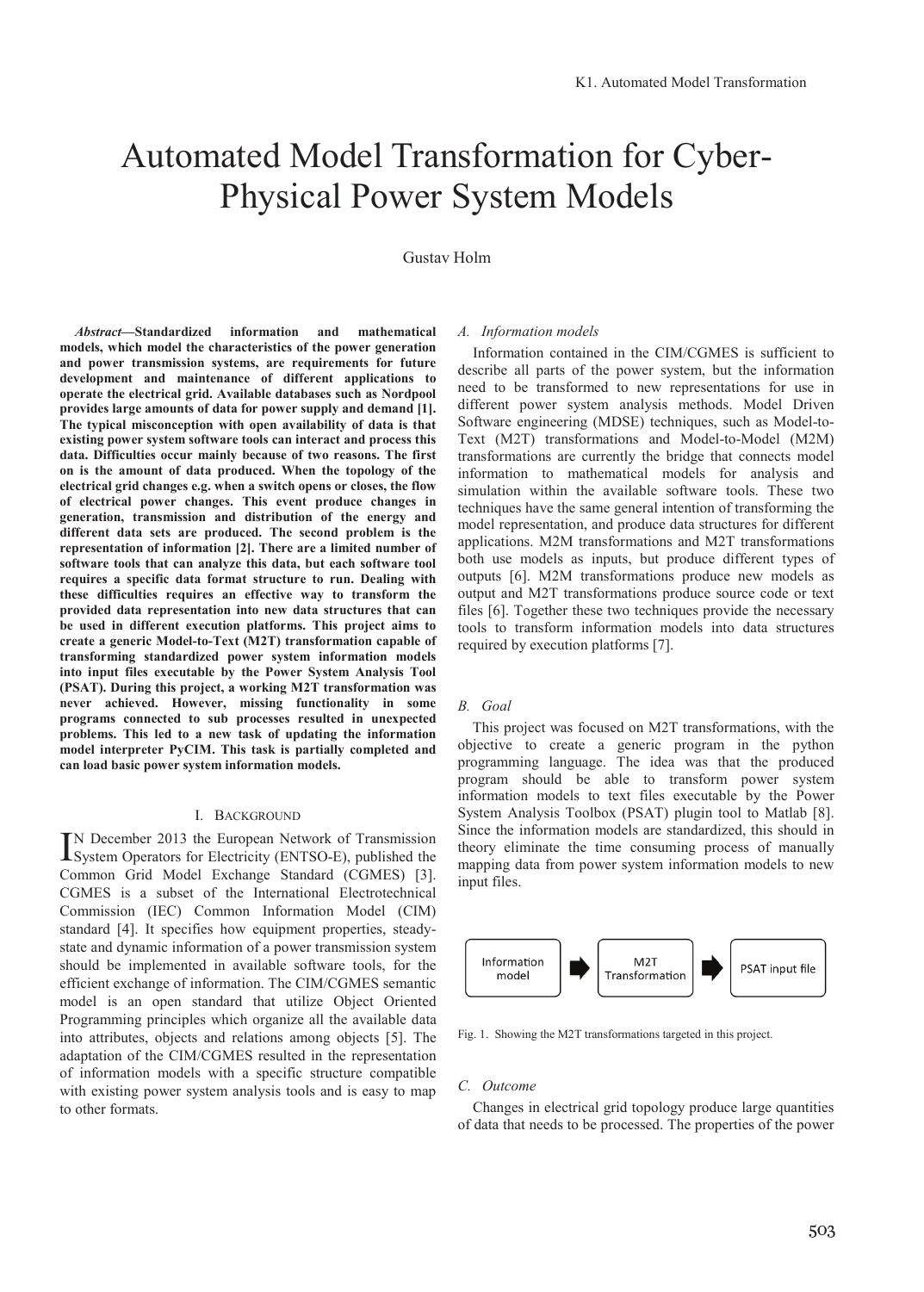transmission system determine how the electrical power varies throughout the system. This in combination with other factors, such as constant changes in electrical power production and consumption results in a complex power transmission system. Software tools for power system analysis exist, but in order to take full advantage of these tools and predict future power grid behavior, effective methods that automatically transform generated data to input files are required. The expected outcome of this project would provide the opportunity to execute power system analysis and simulation more frequent with fresh data, size independent of the targeted power system. This would improve the development and maintenance conditions of power transmission system applications by making analysis and simulation more accessible.

# II. THEORY

This project connects information and knowledge between several different fields. In this section, basic terminology and concepts will be explained to provide a deeper understanding of this project and the method used.

## *A. Government agencies and standardization*

Government agencies such as Svenska kraftnät control the development and maintenance of national power transmission systems [9]. To secure societies' needs and supply of electricity, many countries have joined forces. The European organization in charge, ENTSE-E actively works to create transparency and provide means to improve collaboration between involved nations [10]. Mainly, this is achieved through implementation of standards. The standards relevant to this project are called CIM/CGMES, and specify management of power transmission data [3].

# *B. MDSE*

Model driven software engineering was a central part of this project. Research in this area revolved around different types of models, the various ways to create, transform and use the information represented within. When considering an information model, the typical person visualizes a diagram with arrows connection different processes. This is a valid and useful way to represent information [11], but it does not utilize the full strength of MDSE techniques. A sufficient information model is a subset of data classes providing a complete description of a system e.g. concepts, relationships constraints and rules [12]. This enables the user to transform the model representation, but also allows for data extraction and modification of specific parts in the information model without the risk of affecting other parts of the power system model.

# *C. Model transformations*

M2M and M2T transformations are two adapted concepts in MDSE. The main purpose of these transformations is to

automate construction and modification of information models where possible. Model transformations are programs created to process one or more information models and produce new information models or representations suitable for the targeted purpose.

#### *D. Power system analysis*

To understand the data and the structure of the information models, an increased understanding of power system analysis was required. The focus was directed towards terminology, how to measure and calculate data from the electrical grid. Analyzing power grid behavior requires methods for determining the electrical parameters e.g. current, voltage, phase, active- and reactive power. The use of electrical buses [13] together with the characteristics of the power transmission system provides a way to determine how electrical parameters vary throughout the power grid. There are three types of buses implemented in a power transmission system [14]. Together they allow operators to determine the required parameters.

|           | $P =$ Active<br>power | $Q =$ Reactive<br>power | $V = Vol$ tage | $\delta$ = Phase<br>angle |
|-----------|-----------------------|-------------------------|----------------|---------------------------|
| P-Q Bus   | measured              | measured                | calculated     | calculated                |
| P-V Bus   | measured              | calculated              | measured       | calculated                |
| Slack bus | calculated            | calculated              | measured       | measured                  |

Fig. 2. The three different types of buses implemented in a power transmission system and their functionality.

Measuring parameters from the electrical grid requires a connection between the three high current conductors [15]. This can be done at any location throughout the power transmission system, but the most effective way is to use the existing buses. Nearly all buses are uninsulated to provide cooling for the power grid conductors. The buses are used to connect conductors to electrical equipment or a different conductor, and are therefor strategically placed throughout the system. For power system analysis this has resulted in that, the number of buses is used to describe the size of the targeted power transmission system e.g. the Single machine infinite bus (SMIB), IEEE9-bus and Nordic-44bus, which were examined in this project.



Fig. 3. Showing the Single Machine Infinite Bus (SMIB), which is a small power transmission system.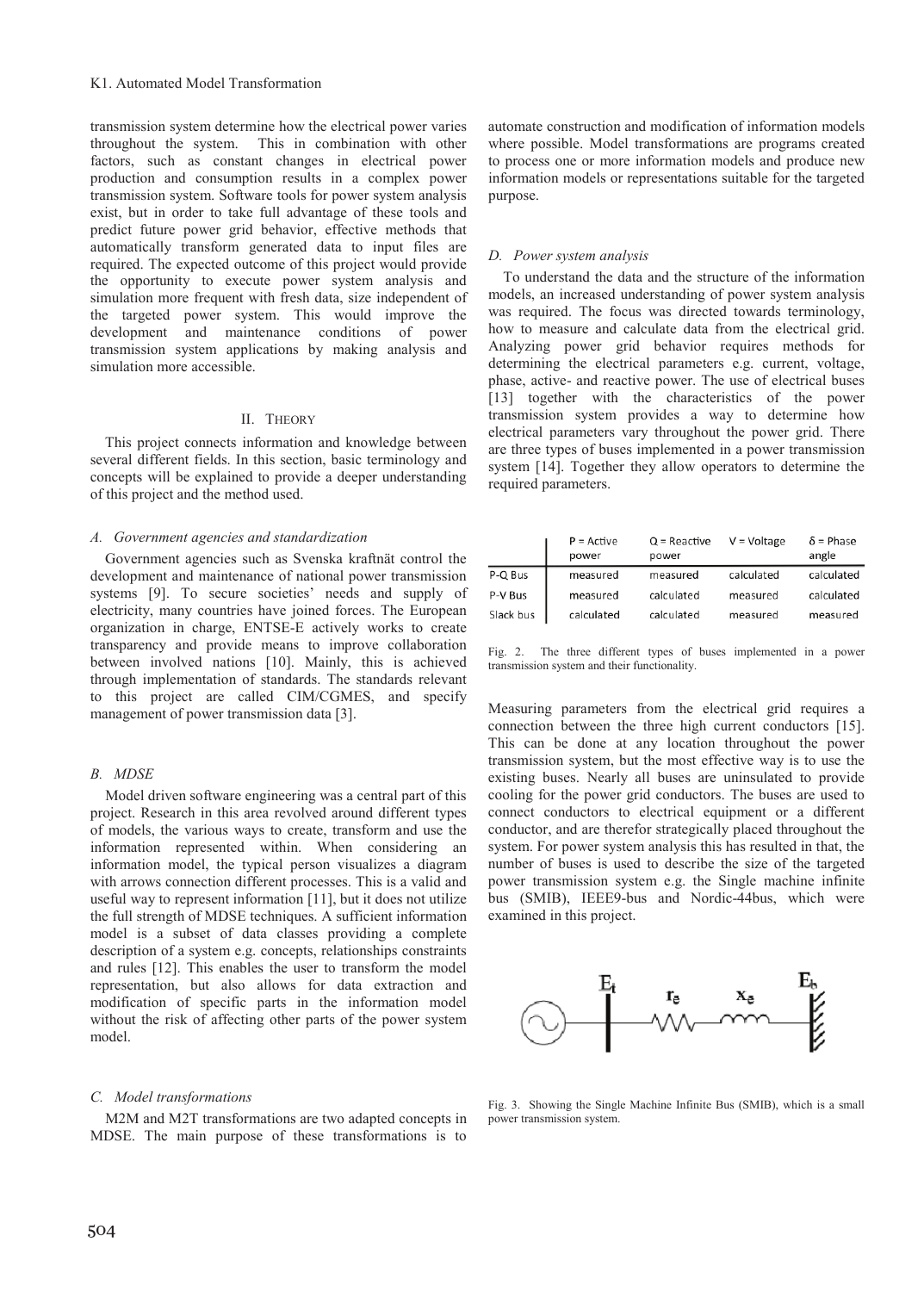## *E. Programming techniques*

One of the main usages of programming is data and data structure processing. The python programming language provide sufficient data handling capabilities [16], and for this reason python is one of the most used programming languages in the world [17]. But programming languages can be challenging, often requiring updates and additional plug in tools to function properly. This is what makes general purpose programming languages useful [6], but it also means that more programming knowledge is required when additional functionality is needed.

#### *F. XML data structure*

The information represented within the information models is organized after the XML data structure, according to the CIM and CGMES [3]. What this means, is that the attributes are directly linked to their corresponding value. This provides a data structure that allows a user to interpret the information, but also a format that a computer or programming language can process. The XML data representation also provides classification of different types of data, and this is what makes it suitable in power transmission system applications where different types of data occur.

<cim: RotatingMachineDynamics.damping>0.6700000166893005<cim: RotatingMachineDynamics.damping> <cim:RotatingMachineDynamics.inertia>3.3299999237060547<cim: RotatingMachineDynamics.inertia>

Fig. 4. Showing example of code structure utilized in the XML data format. In this case, a damping value of 0.67 and an inertia value of 3.33.

# *G. PyCIM interpreter*

PyCIM is an open source python program for data interpretation designed to read the XML data structure [18], and organize attributes into objects containing data from several sources e.g. the voltage measured from all buses throughout a power transmission system. Creating a generic program capable of transforming information models requires looping between different types of data originating from different sources. The organization functionality within PyCIM provides the necessary tool that allows access to specific values, and therefore makes M2T transformations possible.

#### III. METHOD

Before the work on creating the M2T transformations could begin, there were three key elements that had to be identified. Understand the given problem, why it occurs and how to actually solve it. For these reasons, this project was divided into three phases.

## *A. Research phase*

The first and most extensive phase of this project was the research phase. Here, the theory and connection between the relevant fields were studied. To provide an adequate knowledge, the four major areas were first studied on an individual level. When this was completed it was time to investigate how they interact with each other and applies to the CIM/CGMES standardization and model transformations. Acquiring this information consisted mostly of reading. Several books, websites, program manuals and documentations were reviewed to create wide perspective on the targeted goal.

#### *B. Implementation phase*

When a sufficient knowledge was acquired from the research phase, the implementation phase could begin and the task to discretize how M2T transformations are created. The Python programming language, and the PyCIM information model interpreter where chosen as the preferred tools for creating the M2T transformations. The PyCIM documentation and the PSAT manual were reviewed to determine the specifications and organization of the targeted input files.

#### *C. Coding phase*

The coding consisted in two parts. First, the raw data from energy production and consumption together with power transmission system characteristics had to be combined into the standardized information model format. This should be done with existing Python programs. When the information models were acquired, the PyCIM information model interpreter processed the information models and created a data structure required to create M2T transformations. The necessary information was then to be identified from the data structures and printed to a specific text file structure, representing the PSAT input files.



Fig. 5. The entire process going from raw data to input files.

In this phase, difficulties began to arise. Early, it was discovered that generating the power system information models was problematic. Software tools created to generate information models from raw data required commercial licenses that were quite expensive. The first step of producing the information models was not a part of the main goal to create M2T transformations. This resulted in the IEEE9-bus being chosen as the targeted power transmission system because a complete information model was already available. The IEEE9-bus is a bigger power transmission system than the Single machine infinite bus (SMIB), shown in figure 3, requiring more code, but it has a key feature necessary to create a generic M2T transformation. For the M2T transformation to be applicable to a power transmission system of varying size, the changes in the information model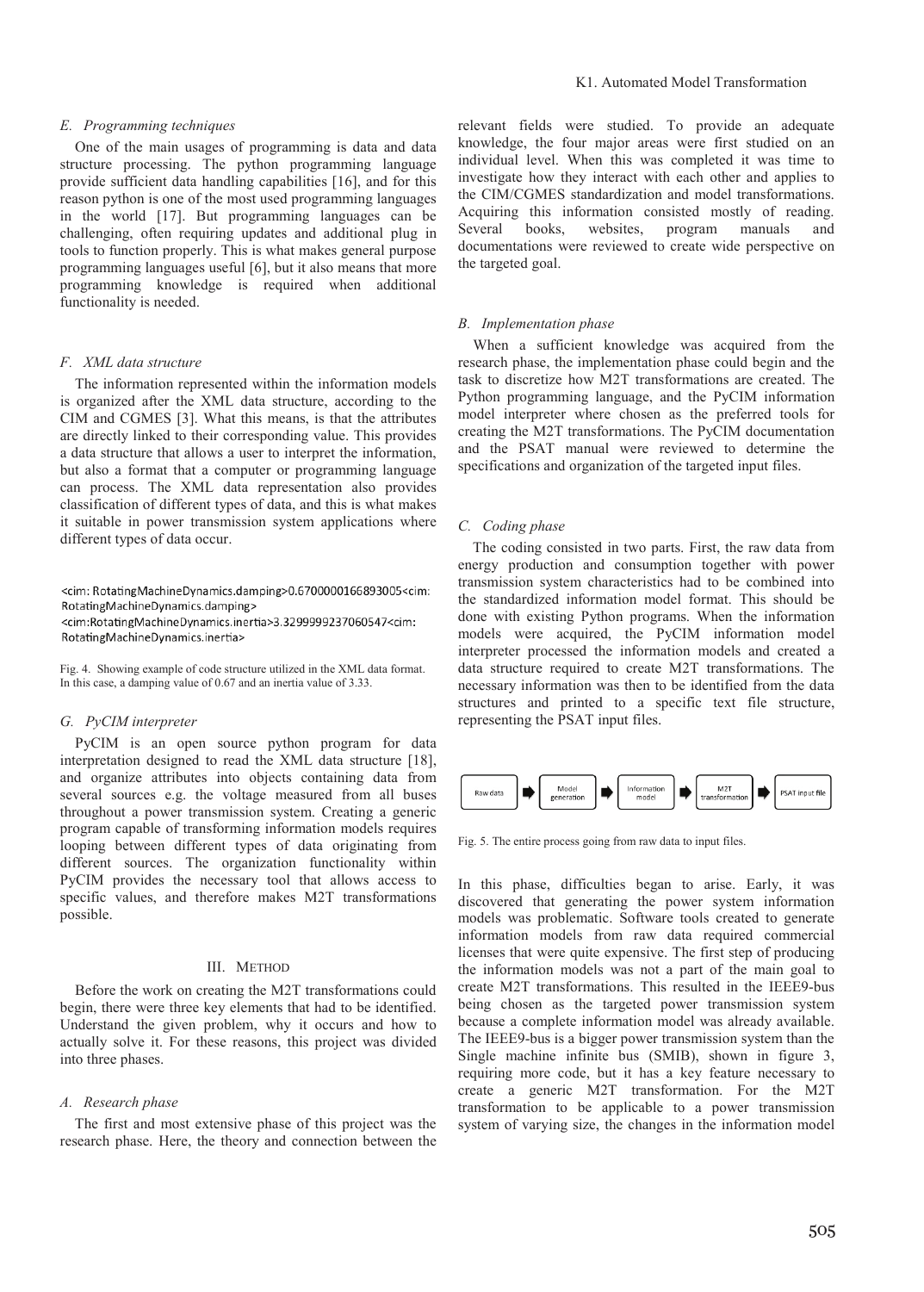representation when dealing with an increased number of buses has to be considered. When the information model was acquired, it was time to load the data into the python programming language. This was quickly done with the PyCIM interpreter, only requiring a few lines of code. However, for the time unknown reasons, all the data contained in the information model would not upload into Python. Solving this problem became a big issue and required careful review of the PyCIM documentation. It was discovered that the current version 15 of PyCIM did not support the updated information models. This resulted in a new task to update the PyCIM library and add the missing dynamic functionality contained in the updated information models.

# *D. Updating PyCIM*

The new task to update the PyCIM library consisted in several steps. First, a new module for the version 16 information model library has to be created. Since the basic information model structure was the same for version 15 and version 16, a copy of the version 15 library called CIM15 was made and named CIM16. CIM16 consists of approximately 800 files, each representing a Python program containing one class designed to interpret a specific object or connection in the power system information model. The second step was to open all the files contained in the CIM16 one by one and update the version from 15 to 16 and the online referencing to the current CIM/CGMES standard.

# from CIM15.IEC61970.Core.Equipment import Equipment nsURI = "http://iec.ch/TC57/2010/CIM-schem-cim15#





Fig. 6. Showing the two lines of code that has to be exchanged in every program. On top the CIM15 lines and underneath the substituted CIM16 lines.

The third and final step was to create the missing classes responsible for interpretation of the new functionality contained in the updated information models. This functionality was related to dynamic behavior of power transmission systems. A dynamic folder was created to hold the new programs and keep the existing structure intact. Inside this folder, functionality for Synchronous machine dynamics was created. Synchronous machine dynamics consisted of two classes, RotatingMachineDynamics and SynchronousMachineTimeConstantReactance. A copy of an existing class in the model interpreter was made and used as a baseline in the creation of the new classes. The class name, corresponding attributes and references were then exchanged

to match the new functionality according to the CIM model report [4].

# IV. RESULT

A working M2T transformation program was not achieved in this project. Missing dynamic functionality in the PyCIM information model interpreter resulted in M2T transformations being difficult to achieve and created a new task to update the PyCIM interpreter library, to accept the latest information model standard. A partially completed update of the PyCIM information model interpreter has been created with the implementation of the new classes from version 16 of the CIM and CGMES. This update is still in progress and the CIM16 library will be added to the open source network GitHub for future work. The update is sufficient to load the three targeted power transmission systems, but further development is needed in order to process additional systems. Hopefully, this report also provides a simplified description of model transformation processes.

#### V. DISCUSSION

This project has been an educational process. Research in power system analysis and MDSE has resulted in deeper understanding of the challenges electrical engineers face. However, the scope of this project for someone with basic prerequisites is extensive. The unexpected problems that occurred resulted in additional troubleshooting and research. This lead to additional time being spent on solving problems unrelated to M2T transformations, and the consequences were time constraints in the coding phase.

# *A. PyCIM update*

PyCIM is designed to automate data handling and provide a new data structure from the generated power system information models. Because of this, the PyCIM update can be considered a model transformation and is therefor relevant to the context of this project. The completion of this update will not produce the desired M2T transformation, but it is a crucial step in the process that connects data to execution platforms and will simplify future work.

## *B. Impact*

The concept of M2T transformations addresses one part in the process of simulating power transmission system behavior. Every step in this process that can be automated would reduce the overall time needed to map raw data to input files and therefore minimize errors and increase analysis and simulation capabilities. The steady data flow due to varying conditions in the power transmission system requires a fast process that can be redone in the event of electrical grid alterations. Automated process provides this feature and in combination with the current standardization, these tools result in transparency and the means to further develop power transmission systems applications.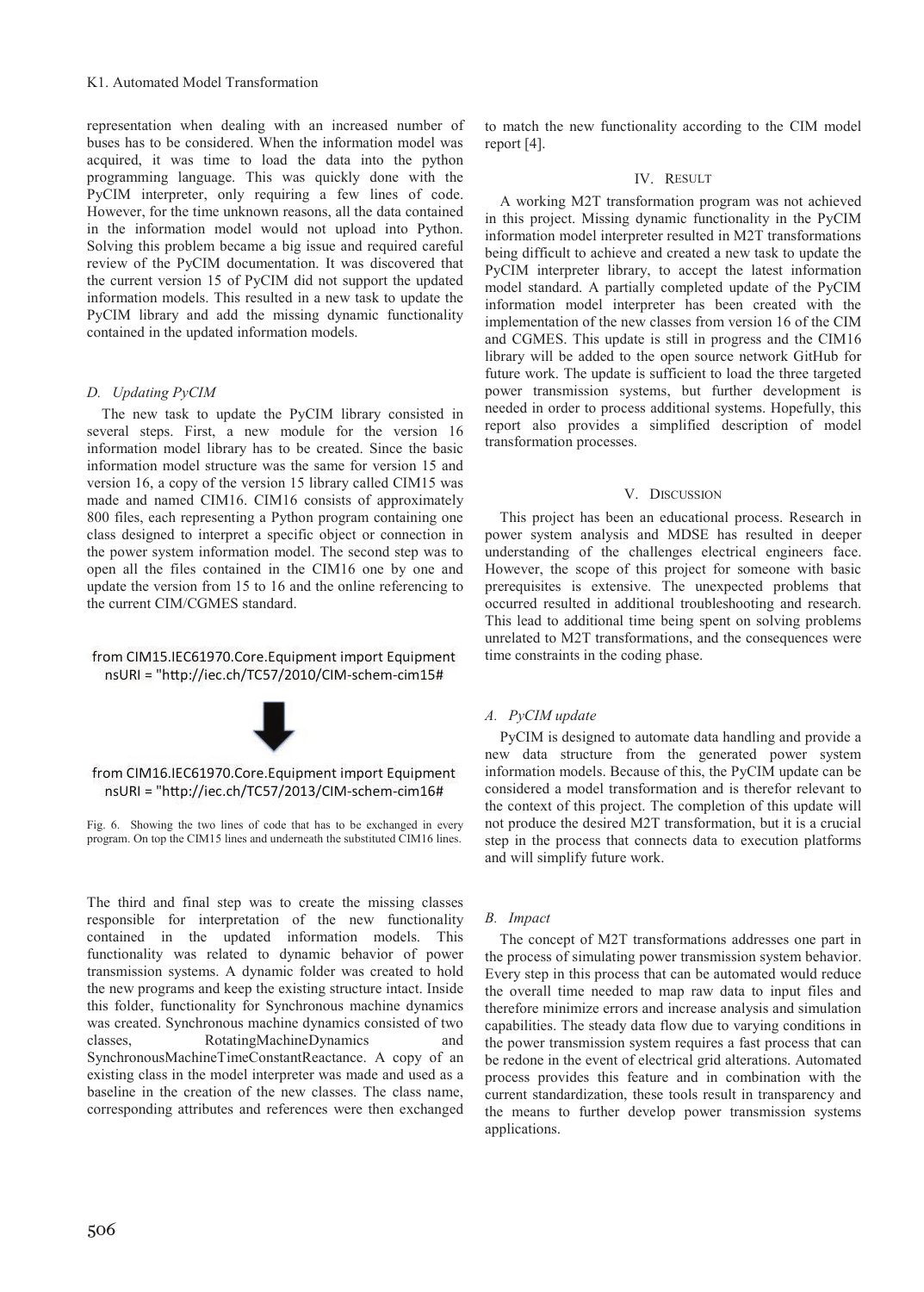## *C. Documentation*

Absence of, or difficult documentation in some areas connected to model transformations produced extra work to sort out how M2T transformations were created. Of course this is expected during a development process, and MDSE is a relatively new approach to software development under improvement [6]. Most of the available documentation in MDSE focuses on implementation advantages and theoretical applications, making the research a demanding process. To further develop the use and understanding of MDSE, additional documentation describing how to create the information models and the process of producing model transformations are required. This would simplify the learning process, and make MDSE techniques more available.

#### *D. Adapting to MDSE techniques*

Application of MDSE can be used as an alternative to traditional programming, with pros and cons [6]. One of the big advantages of MDSE is the simplicity and the ability to reuse models, providing a quick and effective way to produce programs [19]. Adapting MDSE techniques requires time and the development relies heavily on individual contribution towards applications [20]. The general disadvantage is that the current stage calls for complementary coding [6] resulting in additional work.

#### *E. Benefits of standardization*

The adaptation and implementation of information modeling standards, CIM and CGMES in this case, is beneficial for many reasons. They allow for easier information processing, which is the key to process automation, represented by the model transformations in this project. Creating new software tools for power system analysis that can read the standardized information models should be investigated. Alternatively, modifying the CGMES standard or the existing software tools for analysis to process one another would produce the same result. This would require lots of work, but if this were achieved, the entire process connected to this project would be redundant, and further increase the capabilities of software and power transmission developers.

## *F. Version interference*

CIM, CGMES, software tools used to process model information and execution platforms for simulation and analysis are under constant improvement and modification [21]. This can create interference when developers release updated versions of software e.g. adding or removing functionality. This is a common problem, experienced in this project. Working with raw data and data structures, requires different tools and programs to interpret information. Different tools connect to different stages of the development process and if one of these tools receives and update, there is a risk of halting the entire process, creating new problems that can be hard to identify and produce additional workload. When creating software and programs, there is a significant risk of ending up in a position solving unrelated tasks, instead of the main objective.

#### VI. FUTURE WORK

To continue the development of M2T transformations and progress further with this project, there are some factors that need to be considered. First of all the PyCIM interpreter needs to be completed and regularly updated to the current versions of available standards. The regular updates also apply to all involved software tools and programs, since the results and method demonstrated interference in several stages of this project. An increased knowledge in MDSE and programming would be beneficial, to reduce the time spent on research and understanding. The project description and work plan focused on the specific stage to create model transformations. Therefore this project relied on the functionality of previously completed stages. To avoid problems and difficulties associated with this project, it might be beneficial to review all stages from the beginning, before attempting to execute model transformations.

#### VII. SUMMARY

The implementation of new hardware and software technologies in the operation of the electrical grid have increased the information available for different types of power system analysis, such as monitoring the network or development of models for time-domain simulations. There exist a limited number of software tools to analyze and simulate the power system. However, these software tools process the available information with non-standard data formats. The goal to create a generic M2T transformation was not achieved, but this project managed to produce different results. Flaws in the PyCIM interpreter library were discovered and an update has been partially completed. This updated library will be uploaded to the open source network GitHub for future work.

#### VIII. ACKNOWLEDGEMENTS

Finally, I would like to extend my gratitude to my supervisor Francisco José Gomez Lopez, and his team leader, Prof. Luigi Vanfretti. Their research on KTH SmarTS-LAB focuses on applicable solutions enabling cyber-physical power systems [22], to further improve the capacity of modern power transmission systems. They provided most of the material needed to conduct this project and offered support throughout the entire process. Without their help in the discretization and execution of model transformation processes this project would not have been feasible.

# IX. REFERENCES